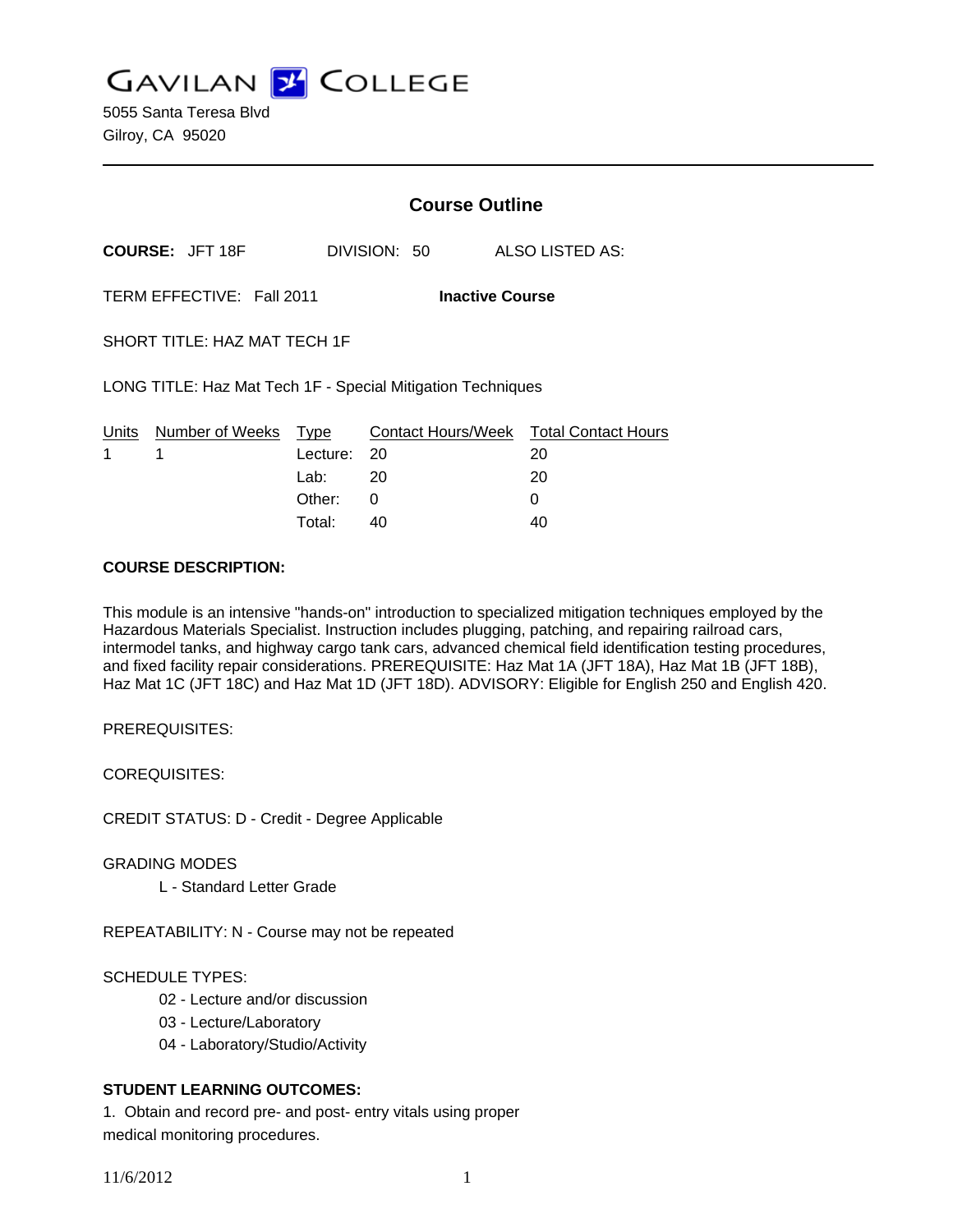2. Don level A chemical protective clothing and perform simulated hazardous materials mitigation skills in a manipulative obstacle course.

3. Demonstrate appropriate mitigation skills to simulated leaks from a 1 ton chlorine cylinder, an elevated storage tank, a pipe and valve prop, and drums.

4. Describe the process of identifying unknown solids, liquids, and gases.

5. Describe proper safety precautins for working around chemicals, and demonstrate safe procedures during all hands-on activities.

6. Demonstrate proper procedures for identifying unknown substances.

7. Describe the design, function, usage and limitaitons of various monitoring equipment and detection devices.

8. Recognize explosives by chemical formula, structure or characteristics, and give examples of improvised and conventional explosives.

9. Assess conditions at a simulated railroad tank car leak, and demonstrate proper procedures for mitigating a variety of leaks from different kinds of rail cars.

10. Describe the three tactical priorities at a haz mat incident, essential command and control functions, and the level that a haz mat incident may be divided into.

11. Identify advantages of recycling, general conditions and and restrictions that apply to recycling, and some of the materials that can and cannot be recycled.

12. Identify site mitigation requirements, as well as agencies that can assist and potential sources of funding.

13. Identify components of the three phases of an effective incident termination; debriefing, post-incident analysis and critique.

# **CONTENT, STUDENT PERFORMANCE OBJECTIVES, OUT-OF-CLASS ASSIGNMENTS**

Inactive Course: 09/26/2011

1 WK 40 HRS This model is an intensive "hands-on" introduction to specialized mitigation techniques employed by the Hazardous Materials Specialist. Instruction includes plugging, patching, and repairing railroad tank cars, intermodel tanks, and highway cargo tank cars, advanced chemical filed identification test procedures, and fixed

facility repair considerations.

Lecture, discussion and demonstrations will serve as the medium of instruction. Audio-visual aids will be utilized as they facilitate meaningful instruction. Individual guidance will be provided as required.